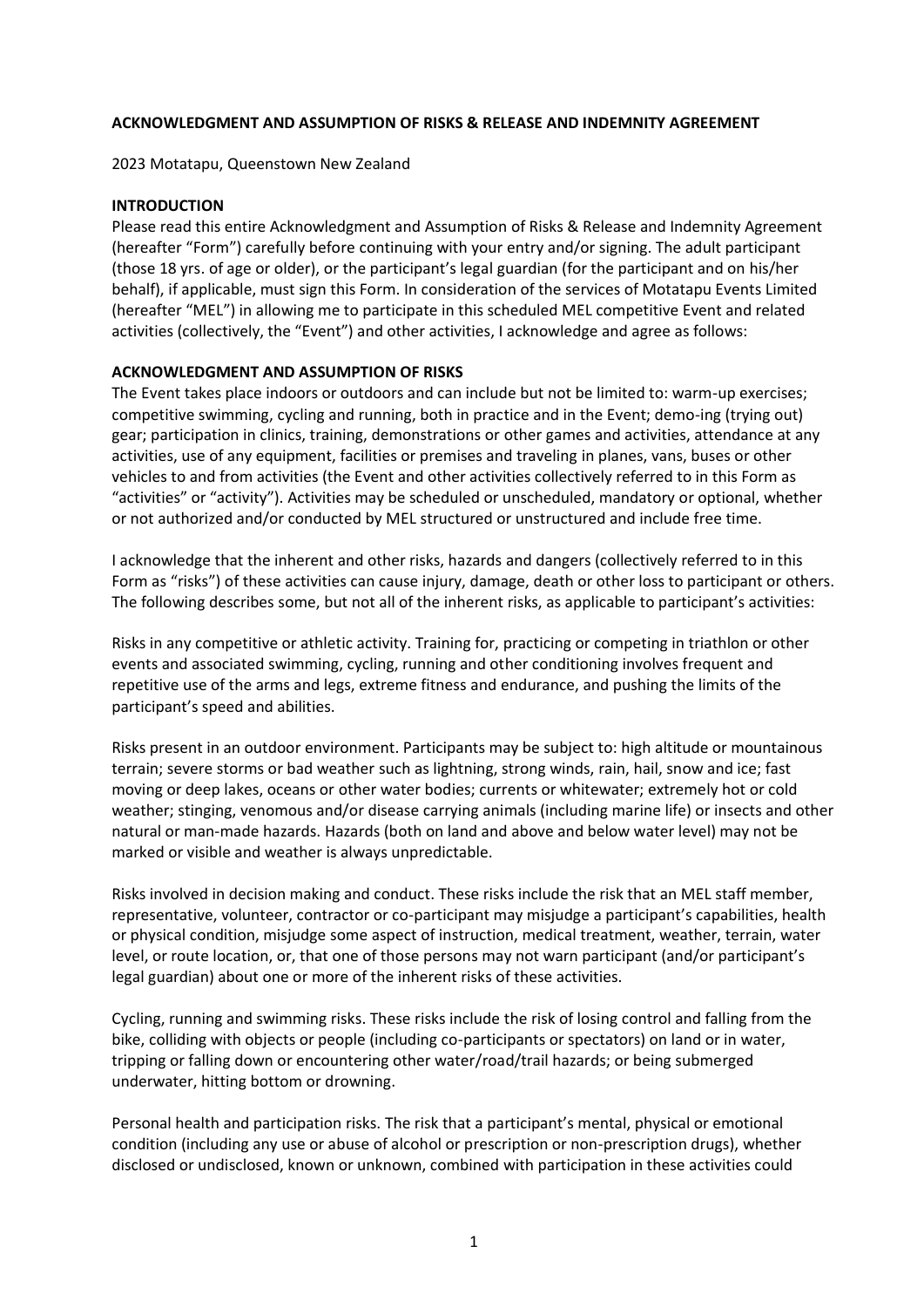result in injury, damage, death or other loss. Although MEL may review participant's medical information, submitted in the registration process, MEL cannot anticipate or eliminate risks or complications posed by a participant's mental, physical (including fitness level) or emotional condition. I have sufficient competence, knowledge, common sense, experience, survival skills and will use sufficient appropriate equipment to participate in the Event in a manner which will be safe to myself and others.

Risks connected with location. Activity location may cause or contribute to delays or difficulties in communication, transportation, evacuation or medical care.

Risks associated with premises. Ruts, holes, water sources, rocks, uneven ground or other conditions may exist in and around the activities.

Equipment risks. The risk that equipment used in activities may be misused, or may break, fail or malfunction. Participant (and/or the participant's legal guardian) assumes full responsibility for choosing appropriate equipment and for the fit and condition of the equipment. MEL requires use of helmets for biking activities. Helmets or other safety gear may prevent or lessen injuries in some instances; however, use of safety gear is not a guarantee of safety, and injury can occur even with the use of this gear.

Supervision and activities risks. I understand that neither MEL nor its staff, representatives, volunteers, contractors or anyone associated with them will be supervising participant during the activities or at any time. Adult participant agrees he/she is solely responsible for his/her own well-being at all times; or, if applicable, a participant's legal guardian agrees to take sole responsibility for participant's supervision before, during and after the Event and other activities, including during free time and at all other times.

Risks regarding conduct. The potential that participant, co-participant/s and/or third party/s may act in a negligent or intentional manner.

Drone risks. I understand that unmanned aerial vehicles ("UAVs", also known as "drones") may be used at the Event for media or other purposes and accept the risk of a collision with, and any damage or injury relating to, any UAV.

Risk regarding criminal/terrorist activity. The potential that third party/s may commit criminal acts or acts of terrorism.

These and other risks may result in participants: falling partway or falling to the ground; being struck; colliding with objects (e.g., a UAV), people or the bottom of a lake or other water body; experiencing bicycle or vehicle collision or rollover; reacting to high altitudes, weather conditions or increased exertion; becoming lost or disoriented; suffering gastro-intestinal complications or allergic reactions or experiencing other problems. These and other circumstances may cause heat or cold related illnesses or conditions (including hypothermia, cold water immersion, frostbite, hyperthermia, or heat exhaustion/stroke); dehydration; hyponatremia; drowning; high altitude sickness; heart or lung complications; broken bones; paralysis or other permanent disability; mental or emotional trauma; concussions; sunburn or other burns or other injury, damage, death or loss -- before, during or even after the participant participates in the Event or other activities. I understand and agree:

The minimum age requirements, as determined on race day for such race, are as follows: Mountain Bike, sixteen (16) or older; Miners Trail, sixteen (16) or older; Off Road Marathon, eighteen (18) or older; and Ultra Run, eighteen (18) or older.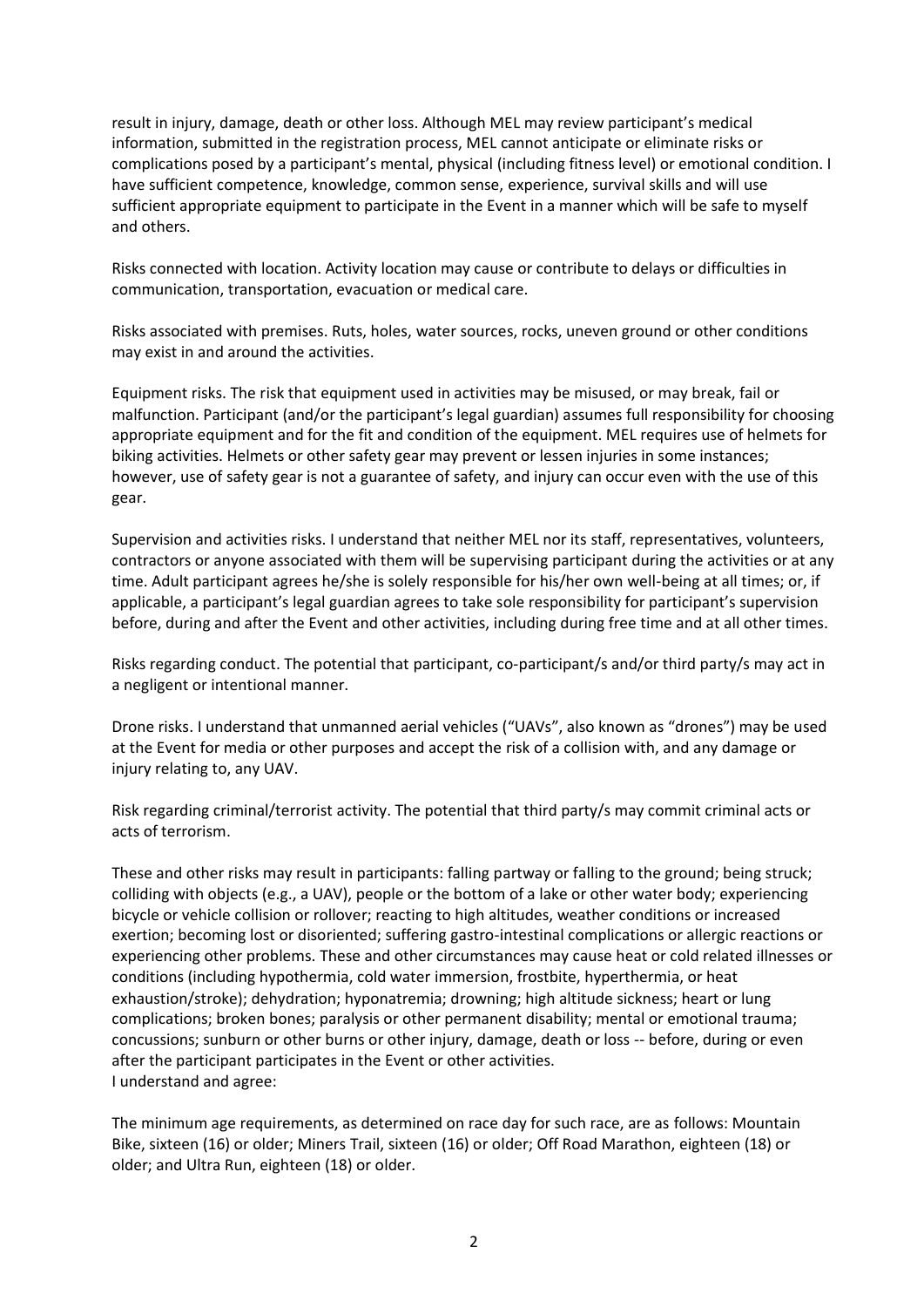I will review all materials received, accurately complete and agree to the registration information, documents and process, and rules and policies. I will obey all rules and policies, which include the Event Competition Rules, including those available at the Event website, with any applicable exceptions of the applicable national federation, applicable race sanctioning body, the International Triathlon Union Competition Rules; and all information included in the Event-specific athlete briefing session, as each of the foregoing may be amended, from time to time; and all traffic laws.

I acknowledge that in order to participate in the Event, I may be required to be a current member of, or purchase a one-day license from, an applicable race sanctioning body. I further understand and agree that I am responsible for obtaining and maintaining my own insurance coverage (including the costs of my repatriation after the Event if I am an international competitor); By submitting this entry, I agree to be bound by and comply with the applicable anti-doping rules including, without limitation, all policies, procedures and/or other rules adopted by MEL (as may be amended from time to time and at any time), and the authority given under those rules. I also agree to be bound by the World Anti-Doping Code and associated International Standards, as issued by the World Anti-Doping Agency (e.g., the International Standard for Therapeutic Use Exemptions, the List of Prohibited Substances and Prohibited Methods, and the International Standard for Testing and Investigations).

I acknowledge that I may also be bound by the rules of any applicable national federation, international federation, race sanctioning body, or anti-doping organization with authority over me; My final acceptance and participation in the Event is contingent upon MEL's receipt and review of all required information and forms, including this Form; I am fully capable of participating without causing harm to myself or others.

I further agree that participating in these activities requires extreme fitness and endurance, that I am solely responsible for my conditioning and fitness before, during and after the activities, and that I, in conjunction with my physician, am responsible for determining whether these activities are appropriate for me, before I participate; I will immediately notify an Event official if I believe or become aware that the race course, facilities, or equipment or other aspects of the race areas to be used are unsafe; MEL contracts with individuals or organizations that are independent contractors (not its employees or agents) to provide some of the Event services and to conduct some of the activities participants will engage in.

I acknowledge that MEL does not supervise or control these independent contractors and is not legally liable or responsible for their conduct. In addition, activities take place on premises or at facilities not owned or controlled by MEL, and MEL does not oversee or take responsibility for any aspect or condition of these independent facilities or premises; I consent to have my personal details provided to the official race photography company which may contact me via email to alert me of when photos from the Event are available on its website, and I consent to having my name and contact details stored in MEL's and/or any of its affiliates' or related parties' database and consent to receive emails from MEL and/or any of its affiliates or related parties. I acknowledge that I am able to opt-out of these services at any time; By signing this form, I agree to release and waive the liability of MEL for any: death; physical or mental injury of an individual (including the aggravation, acceleration or occurrence of such an injury of the individual); the contraction, aggravation or acceleration of a disease of an individual; or the coming into existence, the aggravation, acceleration or recurrence of any other condition, circumstance, occurrence, activity, form of behaviour, course of conduct or state of affairs in relation to an individual that is or may be harmful or disadvantageous to the individual or community or that may result in harm or disadvantage to the individual or community, other than that which was caused by reckless conduct. The information provided in this Form is not exhaustive, other unknown or unanticipated activities,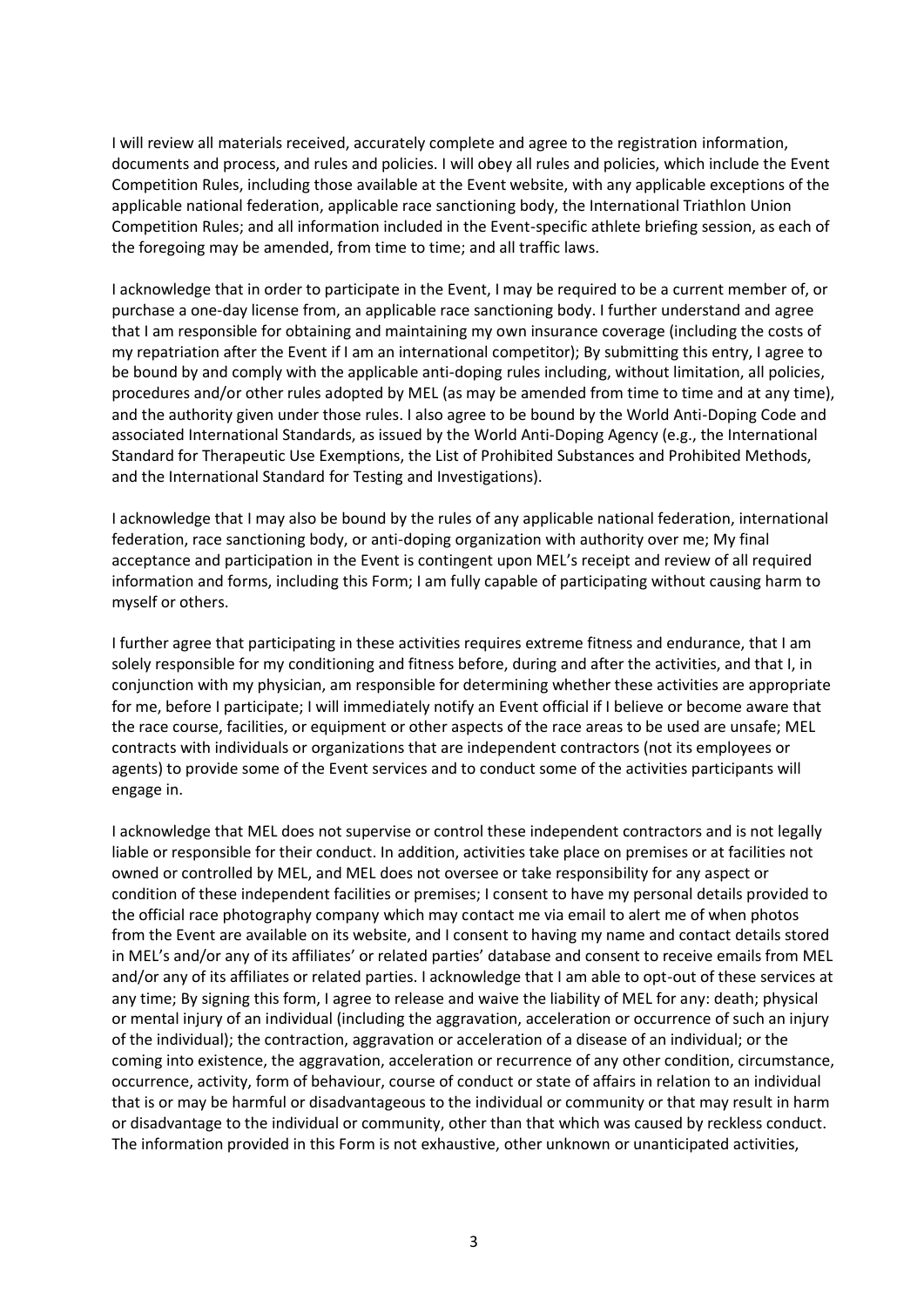inherent or other risks and outcomes may exist, and MEL cannot assure my safety or eliminate any of the risks.

I understand I can and should consult MEL representatives if I have further questions about the activities or the associated risks; and I am voluntarily participating with knowledge of the risks. Therefore, I assume and accept full responsibility for myself, for the inherent and other risks (both known and unknown) of the activities, and for any injury, damage, death or other loss I may suffer, resulting from those risks, including but not limited to the risk of my, a co-participant's, a Released Party's, a spectator's, a volunteer's and/or a third party's passive or active negligence or other misconduct.

# **RELEASE AND INDEMNITY**

Please read carefully. This Release and Indemnity section contains a surrender of certain legal rights.

I hereby acknowledge and assume all of the risks of participating in the Event and agree as follows: to release and not to sue MEL, any applicable federation and/or race sanctioning body, Event sponsors, Event organizers, Event promoters, Event producers, race directors, Event officials, Event staff, advertisers, administrators, contractors, vendors, volunteers, and all property owners and state, city, town, county, and other governmental bodies, and/or municipal agencies whose property and/or personnel are used and/or in any way assist in locations where the activities take place, and each of their respective parent, subsidiary and affiliated companies, assignees, licensees, owners, officers, directors, partners, board members, shareholders, members, supervisors, insurers, agents, employees, volunteers, contractors and representatives and all other persons or entities associated or involved with the activities (individually and collectively referred to in this Form as the "Released Parties"), with respect to any and all claims, liabilities, suits or expenses (including attorneys' fees and costs) (collectively referred to in this Form as "claim" or "claim/s") for any injury, damage, death, lost property, stolen property, disposed property, or other loss in any way connected with my enrolment or participation in the activities, including use of any equipment, facilities or premises, howsoever caused; negligence, whether passive or active, of the Released Parties; and/or any breach by the Released Parties of statutory duty.

I understand I agree here to waive all claim/s I may have against the Released Parties and agree that neither I, nor my estate, heirs, assigns or beneficiaries nor anyone else acting on my behalf, will make a claim against the Released Parties for any injury, damage, death or other loss I may suffer. The aforementioned exclusion of liability shall not apply to damages caused by wilful misconduct and gross negligence by MEL and to injuries to life, body or health due to intentional or gross negligent breach of duty by MEL or a person used to perform an obligation of MEL; to defend and indemnify ("indemnify" meaning protect by reimbursement or payment) the Released Parties with respect to any and all claim/s brought by or on behalf of me, my spouse, a family member, a co-participant or any other person, for any injury, damage, death, lost property, stolen property, disposed property, or other loss in any way connected with my enrolment or participation in the activities, including without limitation use of any equipment, facilities, or premises howsoever caused; negligence, whether passive or active, of the Released Parties; and/or any breach by the Released Parties of statutory duty.

This Release and Indemnity section includes but is not limited to claim/s for personal injury or wrongful death (including claim/s related to emergency, medical, drug and/or health issues, response, assessment or treatment), property damage, loss of consortium, breach of contract or any other claim, including claim/s resulting from the negligence of Released Parties, whether passive or active.

# **OTHER PROVISIONS**

I understand and agree: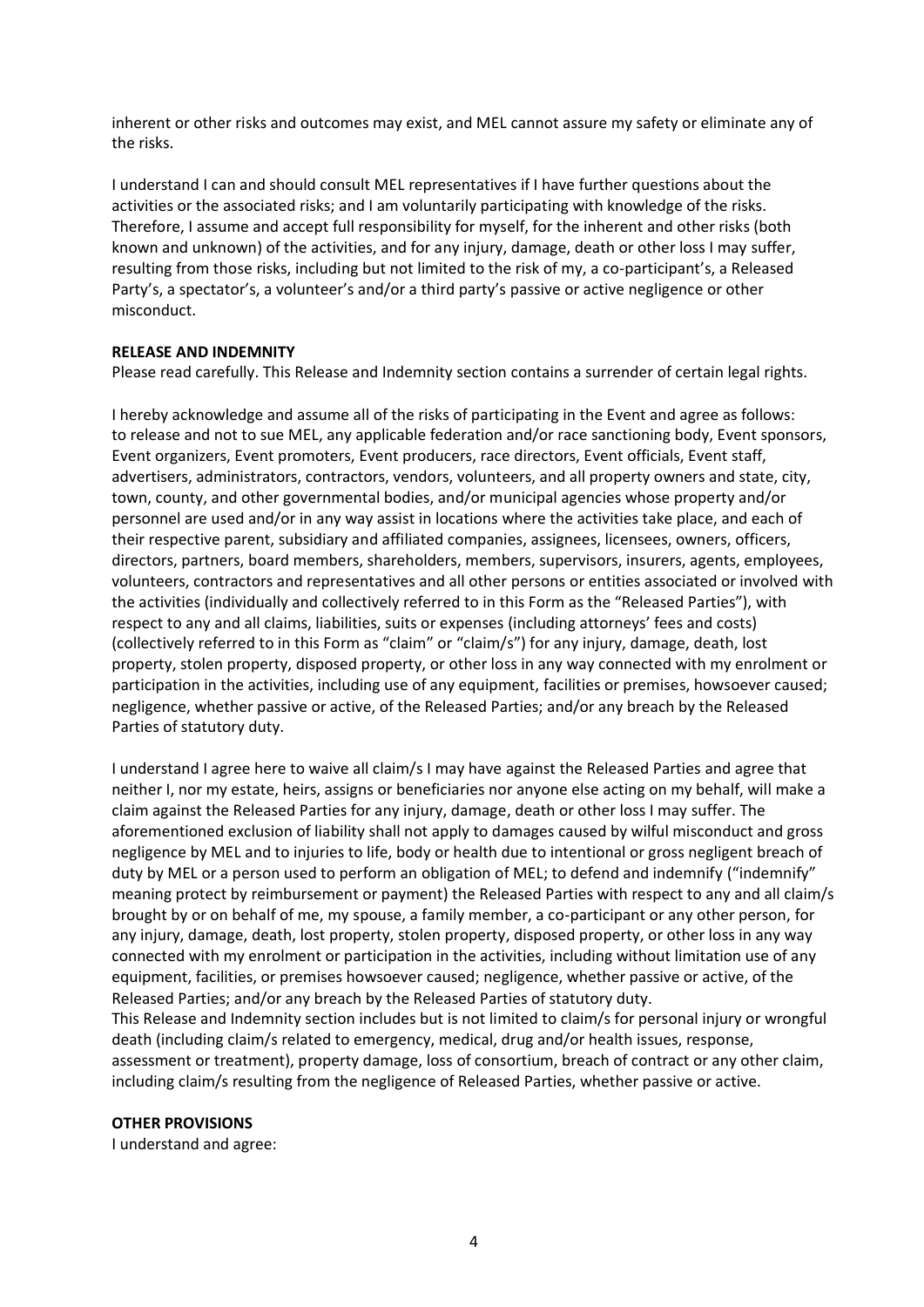Any dispute or claim/s I may have arising out of, relating to or in connection with this Form, my enrolment or participation in the activities, or any other aspect of my relationship with MEL: 1) will be governed by New Zealand law (without regard to its "conflict of law" rules) and 2) unless settled by direct discussions, will be determined by binding arbitration as the sole and final remedy for all matters in dispute, in accordance with then-applicable arbitration rules as interpreted and governed by an arbitrator knowledgeable in the field and in commercial matters, acceptable to both the participant and MEL (or, failing that, one nominated by AMINZ – Arbitrators' & Mediators' Institute of New Zealand, shall conduct the arbitration). Each such arbitration shall be conducted in accordance with and shall be subject to the provisions of the Arbitration Act of 1996 or any enactment passed in amendment or substitution thereof. Required Venue: I agree that any arbitration proceeding, or any suit or other proceeding must be filed, entered into and/or take place only in Auckland, New Zealand. If I am signing as the participant's legal guardian, I have the legal authority to act for the participant and on their behalf. If my guardian status is challenged or found invalid, I will defend and indemnify the Released Parties, to the fullest extent allowed by law and per the provisions of this Form, just as if I were the participant's lawful legal guardian. In regard to my relationship with MEL, I agree that the contents of this Form will take precedence over any other forms or contracts I may sign (for parties other than MEL) in connection with these activities.

If I use any of the bicycle services provided or made available in connection with the Event (including without limitation any on-course bicycle repairs), I agree to pay for the cost of such services (including the costs of replacement parts, etc.) upon receipt of applicable invoice(s).

In no event may I (or anyone else on my behalf) without the prior written consent of MEL, its assignees, or its designees:

(a) use any intellectual property of MEL and/or its affiliates, and/or any words or marks that refer to, or are suggestive of, or confusingly similar to, the Event, any Event logo, Event name, Event location, Event date, or Event race distance (collectively, "Event IP"), or

(b) sell, market, distribute, or produce any products, events, merchandise, websites, or services that are Event-branded, or branded or marked using

- (i) any Event logo,
- (ii) any Event name,
- (iii) any Event IP, or
- (iv) or any MEL IP.

I authorize MEL staff, representatives or contractors to inspect any of the equipment I use (or intend to use) in connection with the Event, including but not limited to inspection of bicycles for concealment of any motor or other artificial accelerating mechanism, by any inspection method selected by MEL.

I authorize MEL staff, representatives, contractors or other medical personnel to obtain or provide medical care for me, to transport me to a medical facility, and to provide treatment (including but not limited to evacuation, hospitalization, blood transfusions, surgery and medications) they consider necessary for my health. I agree to pay all costs associated with that care and transportation. I agree to the release (to or by MEL, the race sanctioning body (if any), insurance carriers, other health care providers and their staff, representatives or contractors) of any medical information or records necessary for treatment, referral, billing or other purposes. MEL reserves the right, in its sole discretion, to dismiss any participant from the activities, to deny or revoke entry of any applicant at any time, and/or to disqualify any participant from the Event. If I am dismissed or depart for any reason, I agree I am responsible for all costs of early departure whether for medical reasons, dismissal, personal emergencies or otherwise. If my entry application is denied or revoked, I agree MEL is not responsible for costs incurred or damages suffered by me or my family in excess of the amount of the entry fee. In the event that MEL denies or disqualifies any participant from the Event (either before or during the